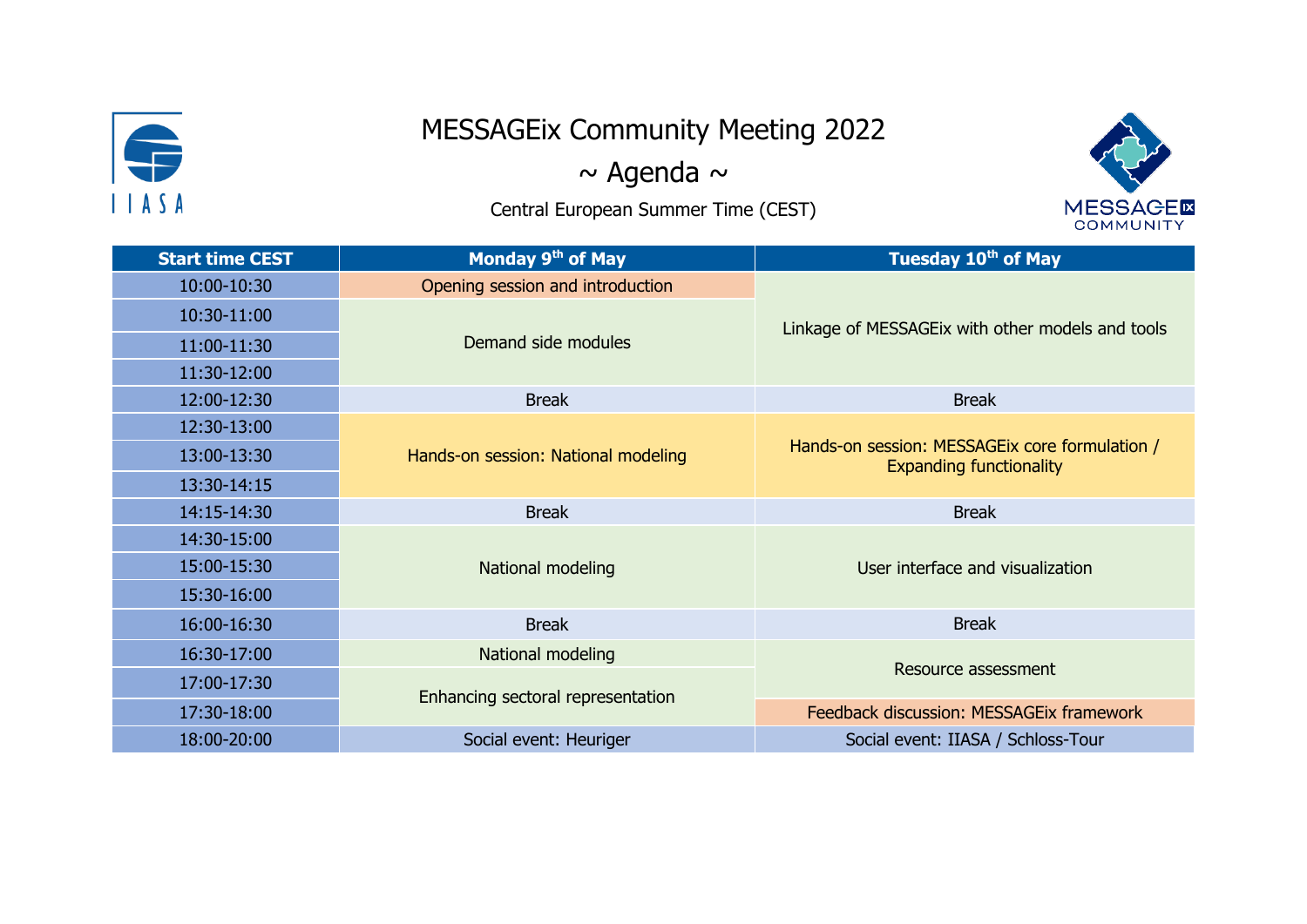| Monday 9 <sup>th</sup> of May    |                                                                                                                                                                   |  |
|----------------------------------|-------------------------------------------------------------------------------------------------------------------------------------------------------------------|--|
| Opening session and introduction |                                                                                                                                                                   |  |
| 10:00-10:30                      | Volker Krey, Behnam Zakeri, Laura Wienpahl, Paul Natsuo Kishimoto                                                                                                 |  |
|                                  | Demand side modules                                                                                                                                               |  |
|                                  | Moderator: Jihoon Min (IIASA)                                                                                                                                     |  |
| 10:30-10:50                      | <b>MESSAGEix-Buildings, Alessio Mastrucci (IIASA)</b>                                                                                                             |  |
| 10:50-11:10                      | <b>MESSAGEix-Materials, Gamze Ünlü (IIASA)</b>                                                                                                                    |  |
| 11:10-11:30                      | <b>MESSAGEix-Transport, Paul Natsuo Kishimoto (IIASA)</b>                                                                                                         |  |
| 11:30-12:00                      | The Interplay Between Consumer Preferences for Alternative<br>Fuel Vehicles and Energy Market at the National Level,<br>Ayelet Davidovitch (Tel Aviv University)  |  |
|                                  | <b>Break</b>                                                                                                                                                      |  |
| Hands-on session                 |                                                                                                                                                                   |  |
| 12:30-14:15                      | High resolution modeling with MESSAGEix,<br>Behnam Zakeri & Oliver Fricko (IIASA)                                                                                 |  |
|                                  | <b>Break</b>                                                                                                                                                      |  |
|                                  | National modeling                                                                                                                                                 |  |
|                                  | Moderator: Adriano Vinca (IIASA)                                                                                                                                  |  |
| 14:30-15:00                      | <b>MESSAGEIX Experiences, Challenges and Way forward in Public</b><br><b>Policy in South Asian Region,</b><br>Anindya Bhattacharya (The Celestial Earth)          |  |
| 15:00-15:30                      | The Beijing energy and environmental policy case,<br>Wenji Zhou (Renmin University)                                                                               |  |
| 15:30-16:00                      | <b>Energy system in Bhutan, Miho Kamei (IGES)</b>                                                                                                                 |  |
|                                  | <b>Break</b>                                                                                                                                                      |  |
|                                  | National modeling                                                                                                                                                 |  |
| 16:30-17:00                      | Perspectives for the expansion of new renewable energy<br>sources in Brazil, Amaro Pereira (Federal University of Rio de Janeiro<br>(PPE / COPPE / UFRJ))         |  |
|                                  | Enhancing sectoral representation                                                                                                                                 |  |
|                                  | Moderator: Matthew Gidden (IIASA)                                                                                                                                 |  |
| 17:00-17:30                      | <b>Experiences and insights from the PLEXOS-MESSAGEIX</b><br>framework,<br>Maarten Brinkerink (University College Cork)                                           |  |
| 17:30-18:00                      | <b>MESSAGEIx-GLOBIOM nexus module: Integrating water sector</b><br>and climate impacts,<br>Muhammad Awais (IIASA; University of Victoria) & Adriano Vinca (IIASA) |  |
|                                  | Social event: Heuriger                                                                                                                                            |  |